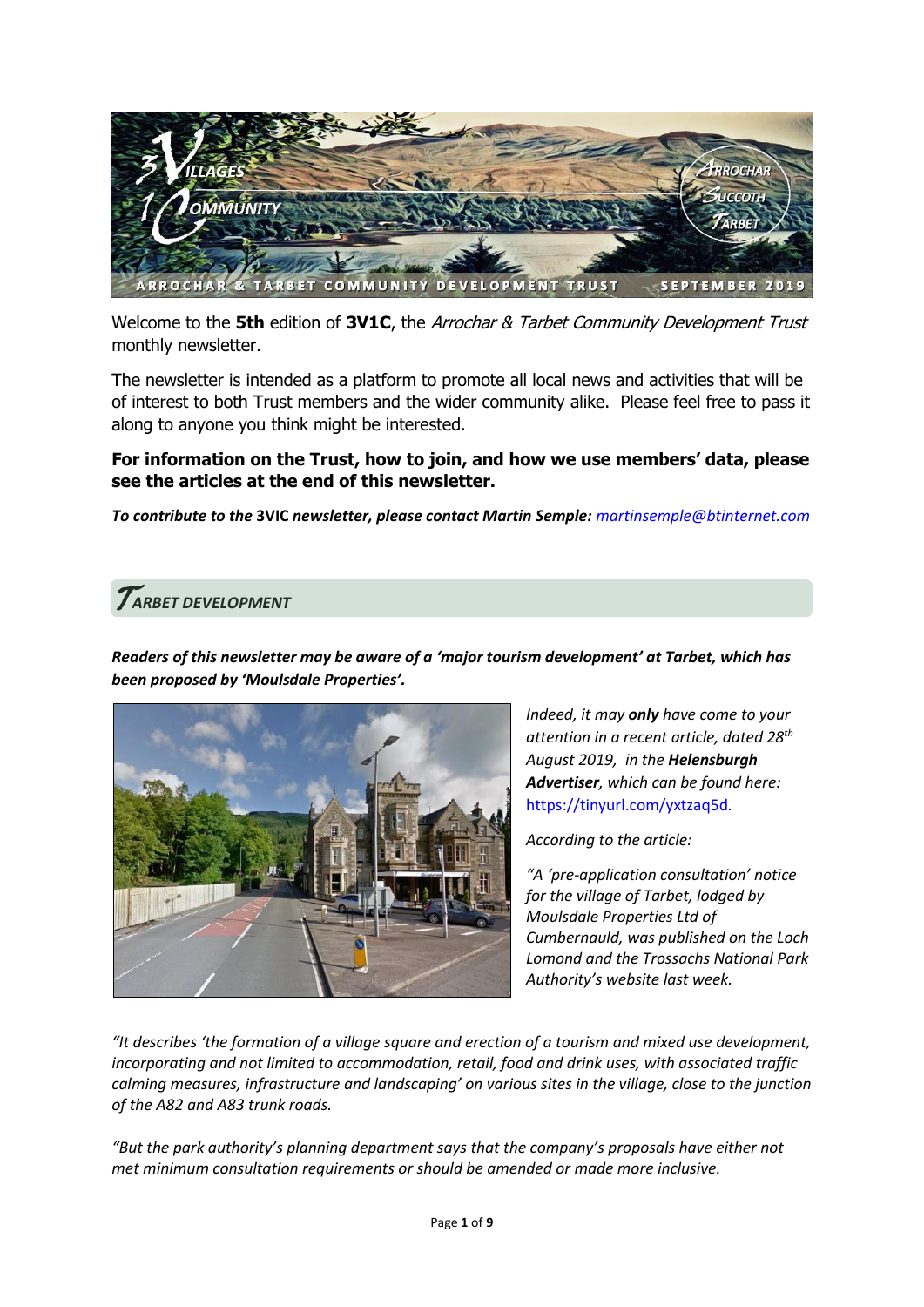*"In particular, the authority says the company's proposals to hold one public event to promote its plans, and to stage that event in Balloch, are not appropriate."* 

*[Text and photo, above, from the Helensburgh Advertiser article, with our emphasis, in bold.]*

*It would now appear that Moulsdale Properties have taken the Park's comments on board, and have decided to hold a 'Public Exhibition – Moulsdale Properties' event in the Three Villages Hall, Arrochar, on Thursday 26th September between the hours of 10am-9pm.*

*We would urge everyone with an interest in this proposed development to try and make it along to the event.*

*In the meantime, some very interesting further reading and opinion can be found at the following link, from the Parkswatch Scotland website:* <https://tinyurl.com/y6qdbp3h>*.*

## P*OST OFFICE CLOSURE – UPDATE*



*To date, neither the Trust nor the postmaster at the Arrochar PO has received formal acknowledgment from the Post Office of notice to terminate operations. This is an extremely disappointing and somewhat bizarre state of affairs.*

*The Post Office has, however, provided an update to Lomond North Councillor George Freeman and Dunbartonshire MSP Jackie Baillie.* 

*As of date of publication of this newsletter, there is nothing conclusive about this update, but to summarise:*

#### *Tarbet*

- *Despite an initial expression of interest from a potential operator, the Post Office has not been able to find anyone prepared to follow through with an application to operate a local service*
- *Alternative options are now being explored, including an 'Outreach' model, whereby a postmaster from outwith the area visits Tarbet for a few hours a week, setting up a Post Office in, for example, the Three Villages Hall*

#### *Arrochar*

- *The Post Office confirms receipt of resignation from the current postmaster which will take effect on 17th November 2019*
- *Details of a 'potential new operator' have been received, and discussions are currently ongoing*
- *If these discussions do not come to fruition, the Post Office may look to operate the same 'Outreach' model that they are currently considering for Tarbet*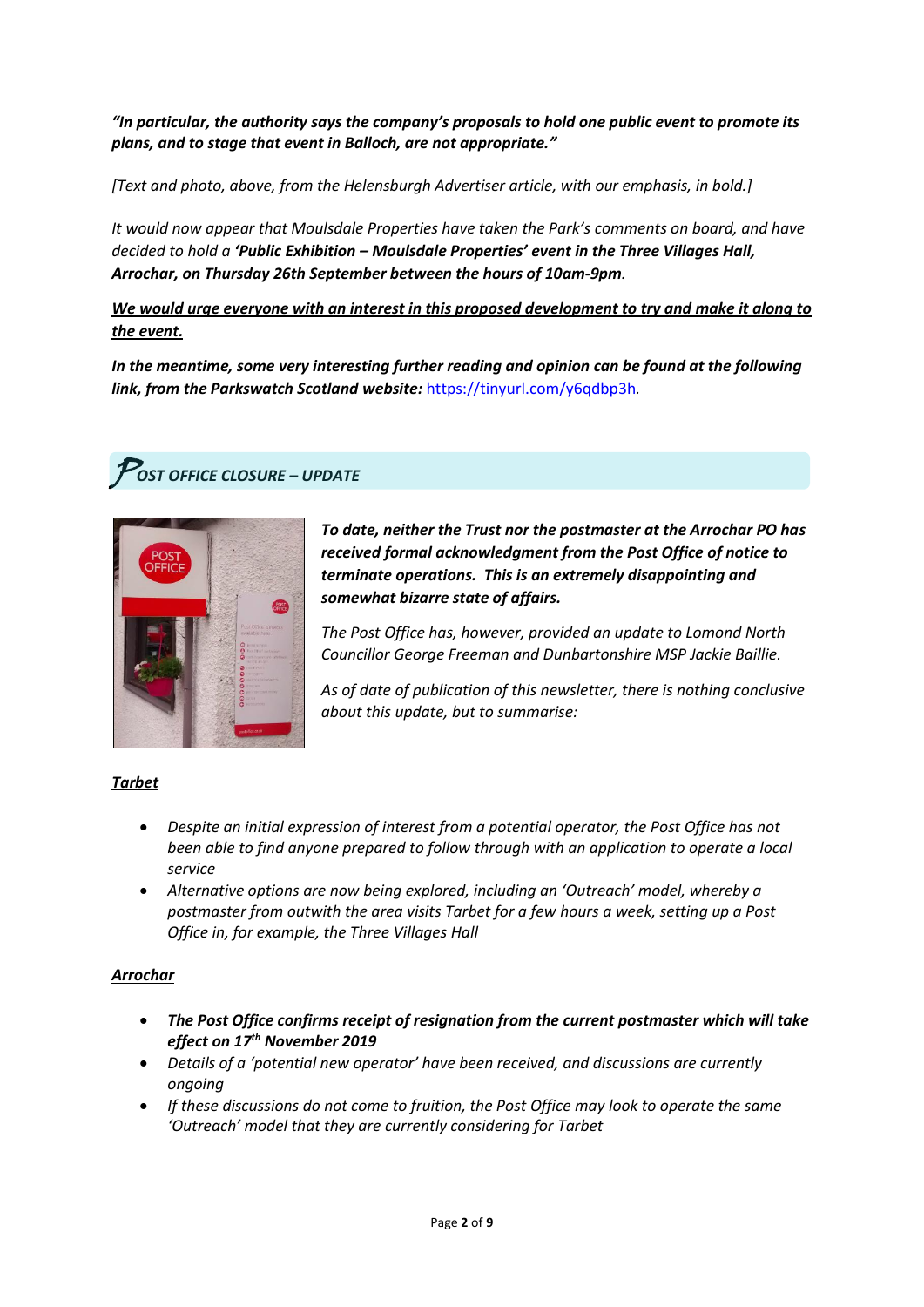*Whether or not this 'Outreach' model will be a combined service for both Tarbet and Arrochar, as opposed to two distinct operations, remains to be explained.* 

*A further update from the Post Office is expected shortly.*



#### *'A varied terrain race over one of Scotland's most scenic routes.'*

*Now in its fourth successful year, the Arrochar 10K will take place on Saturday 21st September 2019, commencing 10:30am.*

*More information can be found at the following links, but please note that entries are now closed:*

*[https://www.entrycentral.com/Arrochar\\_10k](https://www.entrycentral.com/Arrochar_10k)*

*<https://www.lochlongevents.com/arrochar10k.html>*



# T*HREE VILLAGES HALL – UPCOMING EVENTS*

#### **SATURDAY 28th SEPTEMBER:**

#### *Galafest*

- *Music*
- *Food & drink*
- *Stalls*
- *Circus Skills workshops*
- *FitLab run by the Glasgow Science Centre*
- *Face painting*
- *Soft play for the tots*
- *Kids' films, trike rides, and scarecrow*

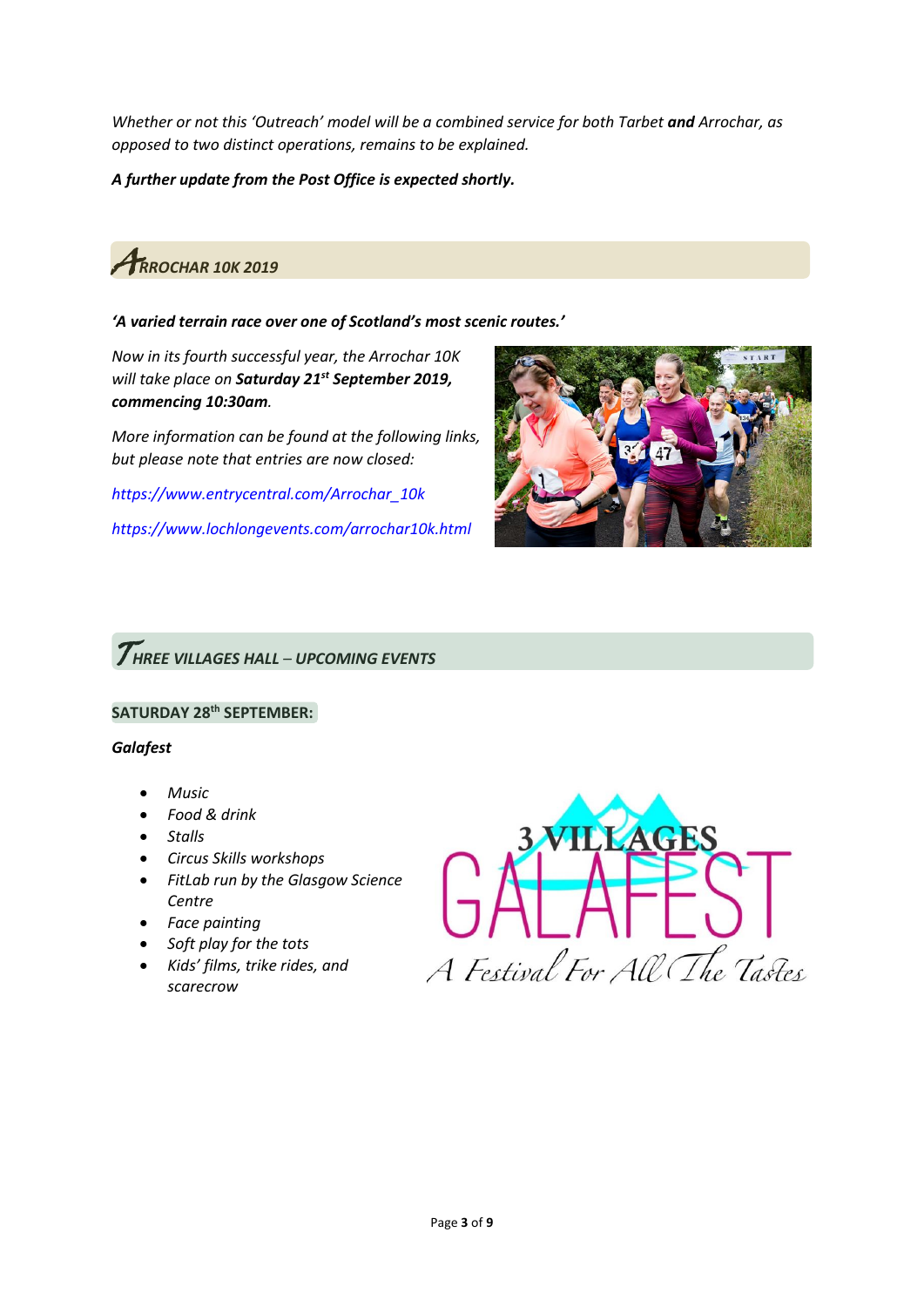#### **MONDAY 14th OCTOBER:**

#### *Mull Theatre – "Here I Belong"*



#### *A Mull Theatre Production of 'Here I Belong', written by Matt Hartley and Directed by Allie Butler.*

*There's a celebration in the local hall, and you're invited……* 

*Elsie has lived in the same village for 60 years. She's seen people come and go and the world change and shift around her. Here I Belong tells the story of village life through the eyes of one woman and the people who come in and out of her life.* 

*A charming, uplifting meditation on rural life, community and growing old.* 

*"You don't have to go far to see a lot."* 

*"Intimate, affecting and quietly radical village hall theatre." 4 stars, The Stage*

*Additional Information:*

*The running time of the show is 1 hour 10 minutes with no interval. One of the aims of the production is to make the audience feel that they are part of the celebration. At the end of the show we will be serving cake (supplied by us) and giving the audience a chance to chat with the cast for about 30 minutes*

#### *Ticket price: £14*

*Concession ticket price: £12 (available to over 60s, under 16s, students, unwaged)*

*Reservations are available now from the Hall. Telephone: 01301 702 669.*

#### **3V HALL VOLUNTEERS NEEDED!**



*Can you spare some time to help out with the running of the Three Villages Hall?* 

*The Hall is looking for volunteers to assist with Coffee Mornings, and would also very much welcome new members to the Hall Management Group.*

*For more information, please contact Retta Deerin: [rdee@care4free.net,](mailto:rdee@care4free.net) or Stephen Mackenzie: [admin@threevillages.org.uk.](mailto:admin@threevillages.org.uk)*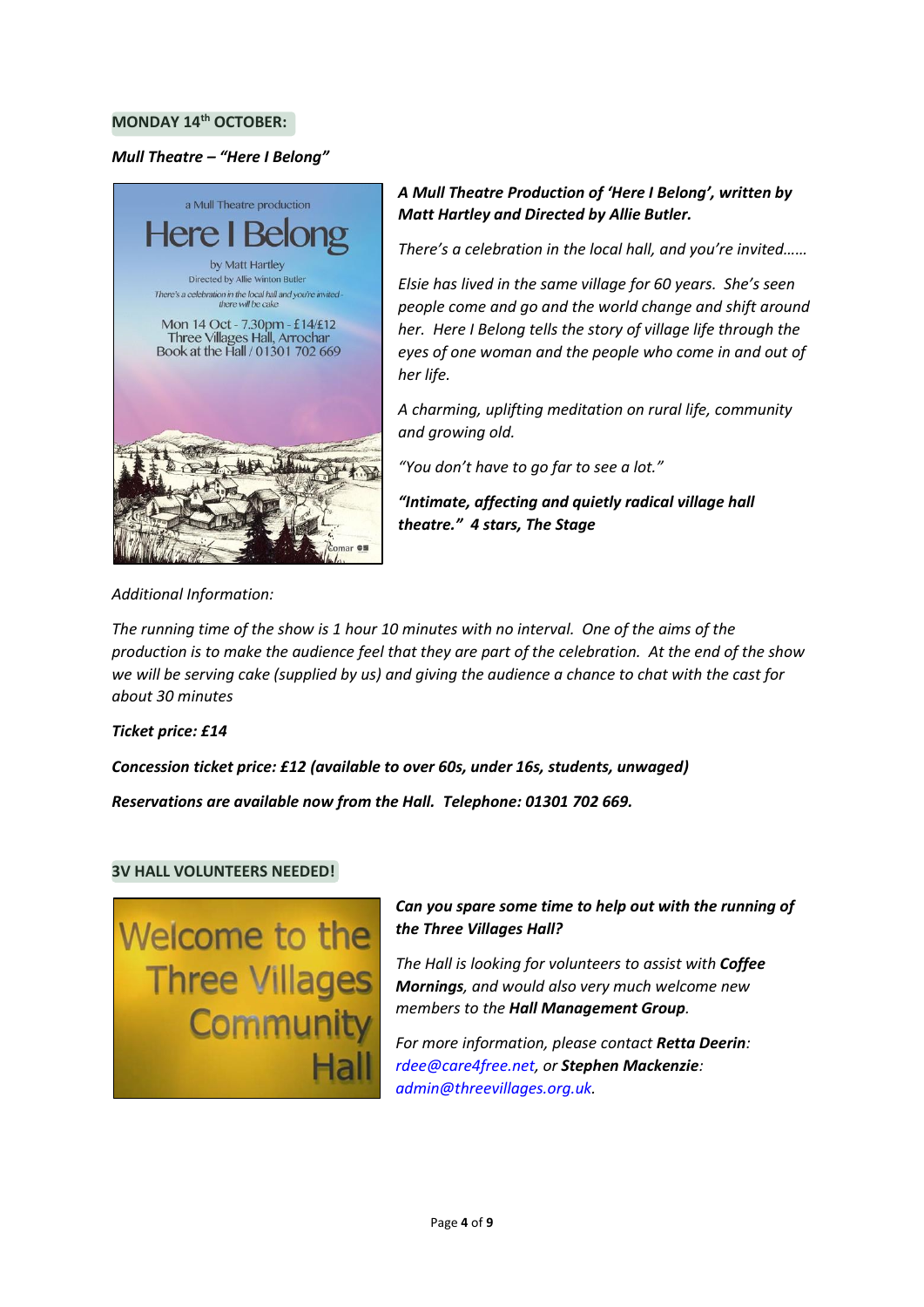# A*RROCHAR COMMUNITY HYDRO SOCIETY (ACHS)*

*With August proving to be a significantly wetter month than July, the Scheme achieved an extremely healthy boost to generation, totalling 47,990 kWh!*



**Year-on-Year Generation Comparison: a picture of two very different Summers!**

*If you have any questions about the scheme, or would like to request a guided tour, please contact: Duncan MacLachlan[: macl55@aol.com](mailto:macl55@aol.com)* and *Martin Semple: [martinsemple@btinternet.com](mailto:martinsemple@btinternet.com)*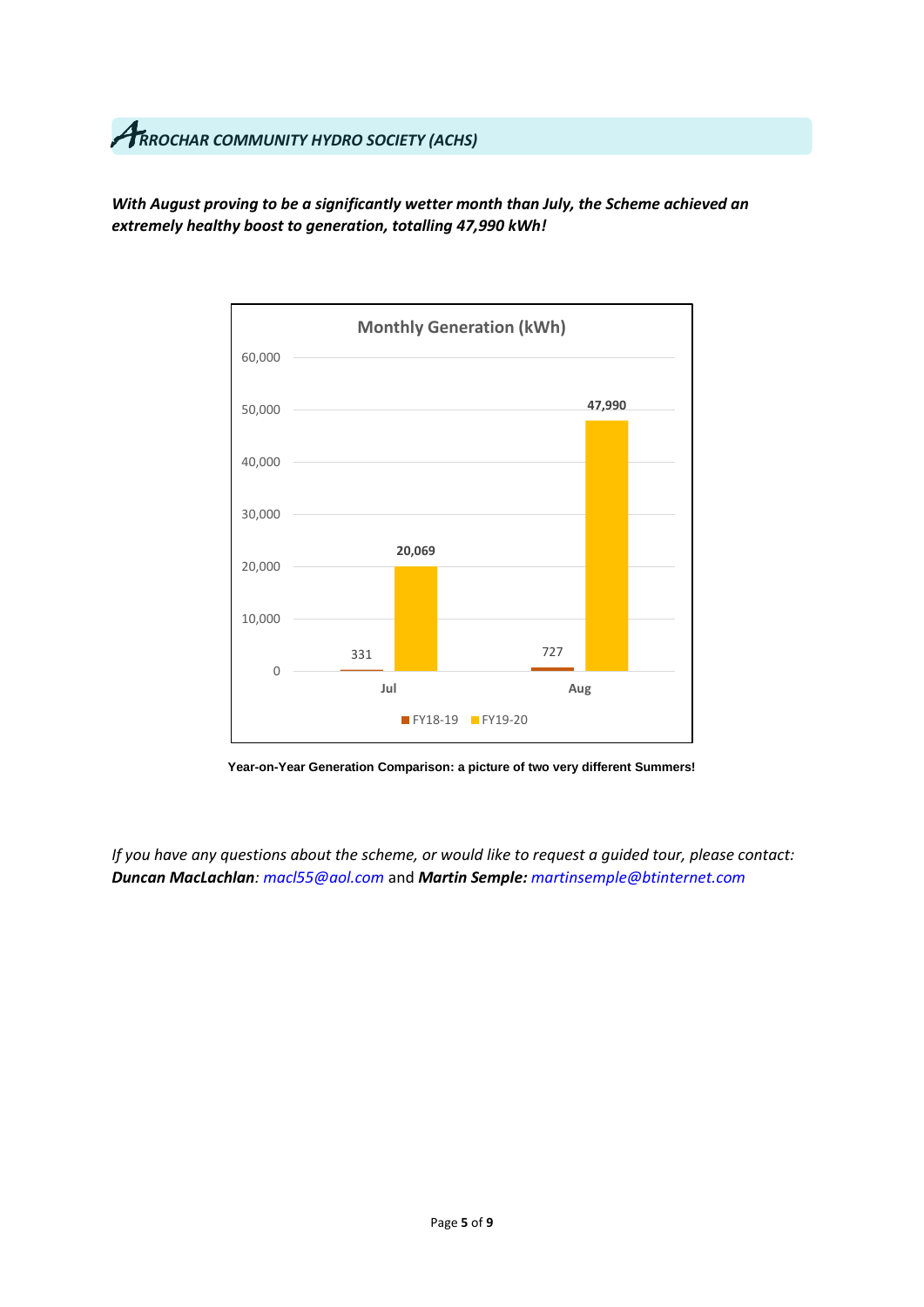# A*RROCHAR-TARBET PATH – UPDATE*

#### *The Trust was pleased to note that the path re-opened on or around the 27th August.*

*We would like to extend our sincere appreciation to John Ireland of Forestry and Land Scotland (FLS) for his time, understanding, and actions on behalf of the wider FLS team (i.e. not within his direct remit) with regards to the unacceptably lengthy period during which the path was closed, the poor signage updates, and failure to properly communicate or interact with the local community – all of which, we understand, are now being addressed by FLS with regards to future operations.* 

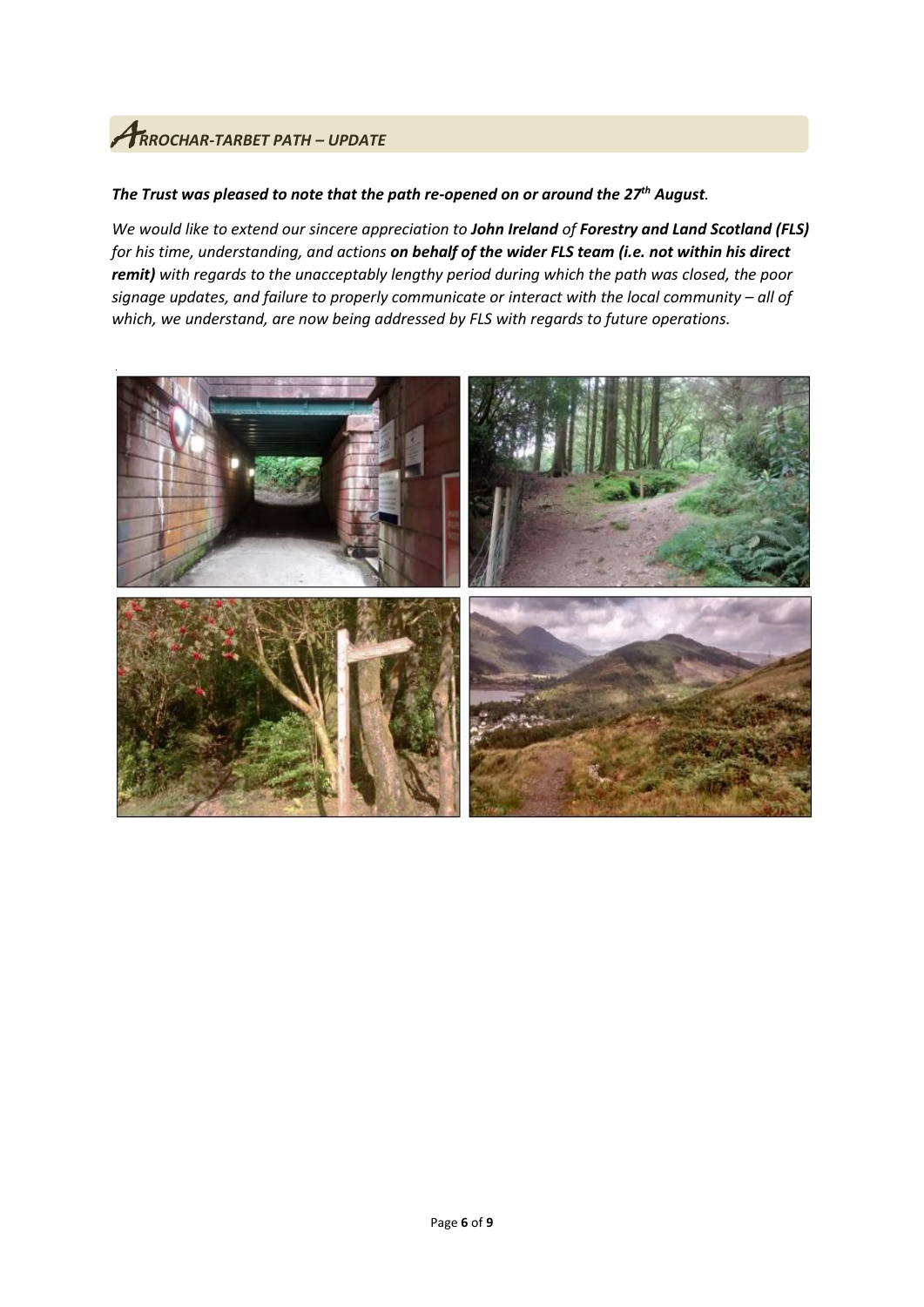# A*RROCHAR CLIMBING CLUB*



*ROSS CADIE WRITES: "It took a while for it to come together but it happened! We had our inaugural Climbing Club session with twelve local young people between the ages of 8 to 12!* 

*"Thanks to a grant from Argyll and Bute Council that was voted for by local people we were able to purchase all the specialist safety equipment needed to climb safely. This coincided with a chance meeting with a staff member of the local Cadet Force who own and run the old Arrochar Outdoor Centre. They* 

*had just spent a large amount of money on putting in a new climbing wall in the gymnasium and were looking for someone to use it and asked if I knew anyone! An opportunity not to miss.*

*"We now have a committee of three volunteers, a constitution, a bank account, 12 kids and a waiting*  list. The club runs on Tuesday nights at the Cadet Centre but we are planning to visit other climbing *walls during the year as well as climb on the local outdoor crags when summer reappears.* 

*"Once we have ourselves more established it would be great if we could increase our numbers so all young people in the area could attend, but for this to happen we need more volunteers willing to commit the time as well as learn the ropes (pun intended!)"*

*For further information, please email:* [arrocharclimbing@gmail.com](mailto:arrocharclimbing@gmail.com)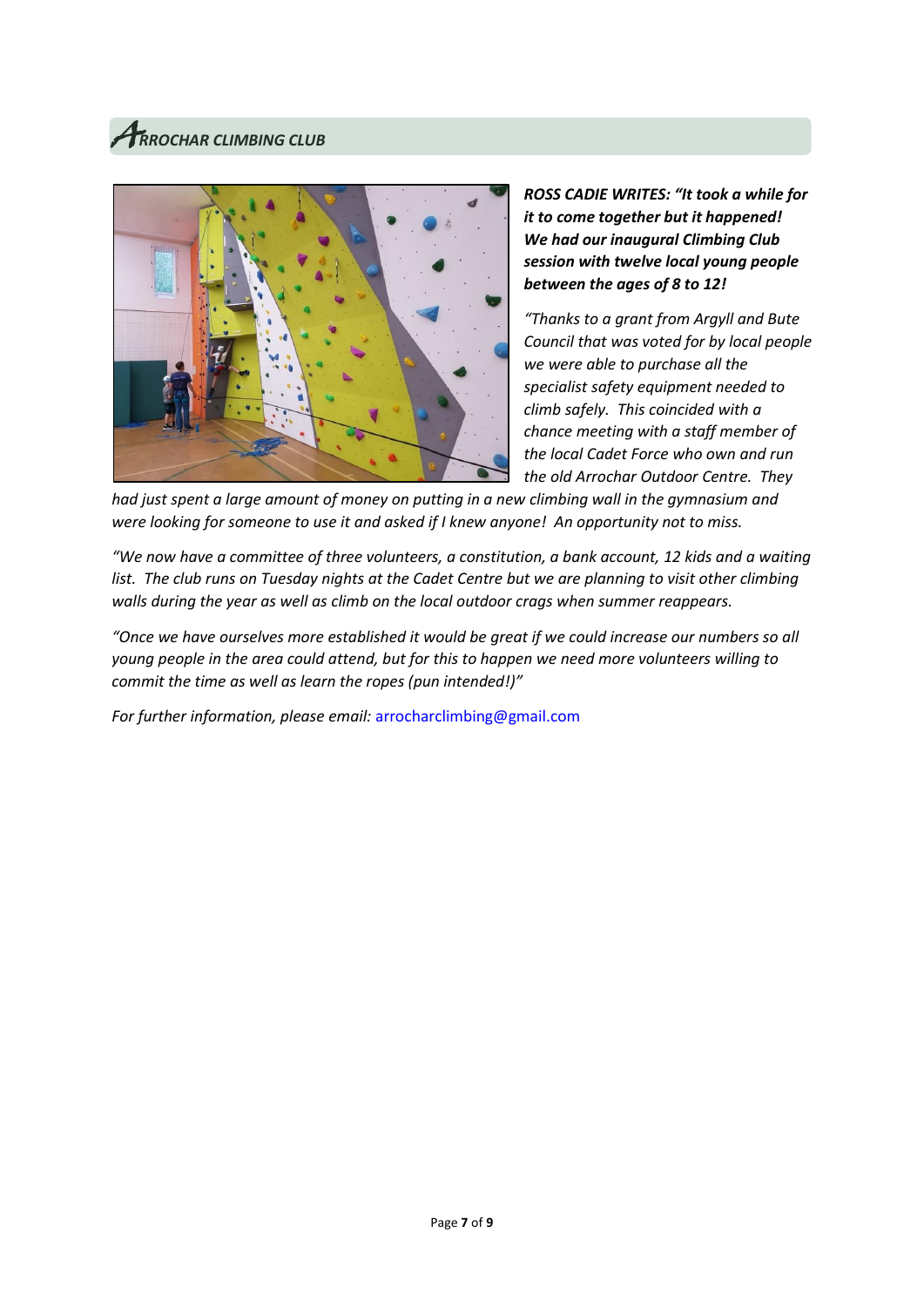### <sup>T</sup>**HREE VILLAGES, ONE COMMUNITY…** J**OIN US!**

*Arrochar and Tarbet Community Development Trust (A&T CDT) was formed in June 2003. It is a community charitable organisation intending to promote & respond to the needs and interests of our community, for the benefit of all residents. Its potential role is wide and includes provision of social and community facilities, environmental improvements, youth development, preservation of local heritage, and support to local people and businesses.*

*Joining as a member of the Trust is a way of supporting its aims and work: to make Arrochar, Tarbet and our whole loch-side area a better place to live and work for everyone.*

*Full members will have:*

- *Information about Trust activities*
- *An opportunity to contribute to events and longer-term plans*
- *An opportunity to influence what is being planned*
- *A vote at Trust general meetings*
- *The opportunity to be elected as a Director of the Trust*

*All types of members are welcome to attend General Meetings but only full members are eligible to stand for election as Directors. Associate and Junior members are non-voting.*

*Your membership is very important and valuable to the Trust. More members mean more influence with outside agencies and a better chance to receive external funding for our plans and objectives.*

*If you would like more information, or if you know anyone who might be interested in becoming a Trust member, please contact Jen Little: [jen.little33@btinternet.com](mailto:jen.little33@btinternet.com)*

### $\boldsymbol{\mathcal{K}}$ EEPING OUR DATA RIGHT



*Arrochar and Tarbet Community Development Trust, like most organisations, keeps a certain amount of data about its members. Thus, we're affected by the new EU General Data Protection Rules (GDPR) which recently came into force.* 

#### <https://eugdpr.org/>

*Our approach to data protection has 3 main strands:*

- *We'll only hold personal data that's directly necessary for the effective running of the Trust. So, we will hold only a member's name and one method of contact. Ideally this will be an email address – that's more cost-effective for the Trust. But we will hold and use a postal address for any member who prefers that*
- *We'll keep the personal data that we do hold safely and securely. It will be accessible only for Trust purposes and with the agreement of a Trust management meeting*
- *We will actively look to ensure that the personal data we hold is up to date and accurate – including periodic exercises to update and 'cleanse' the data we hold*